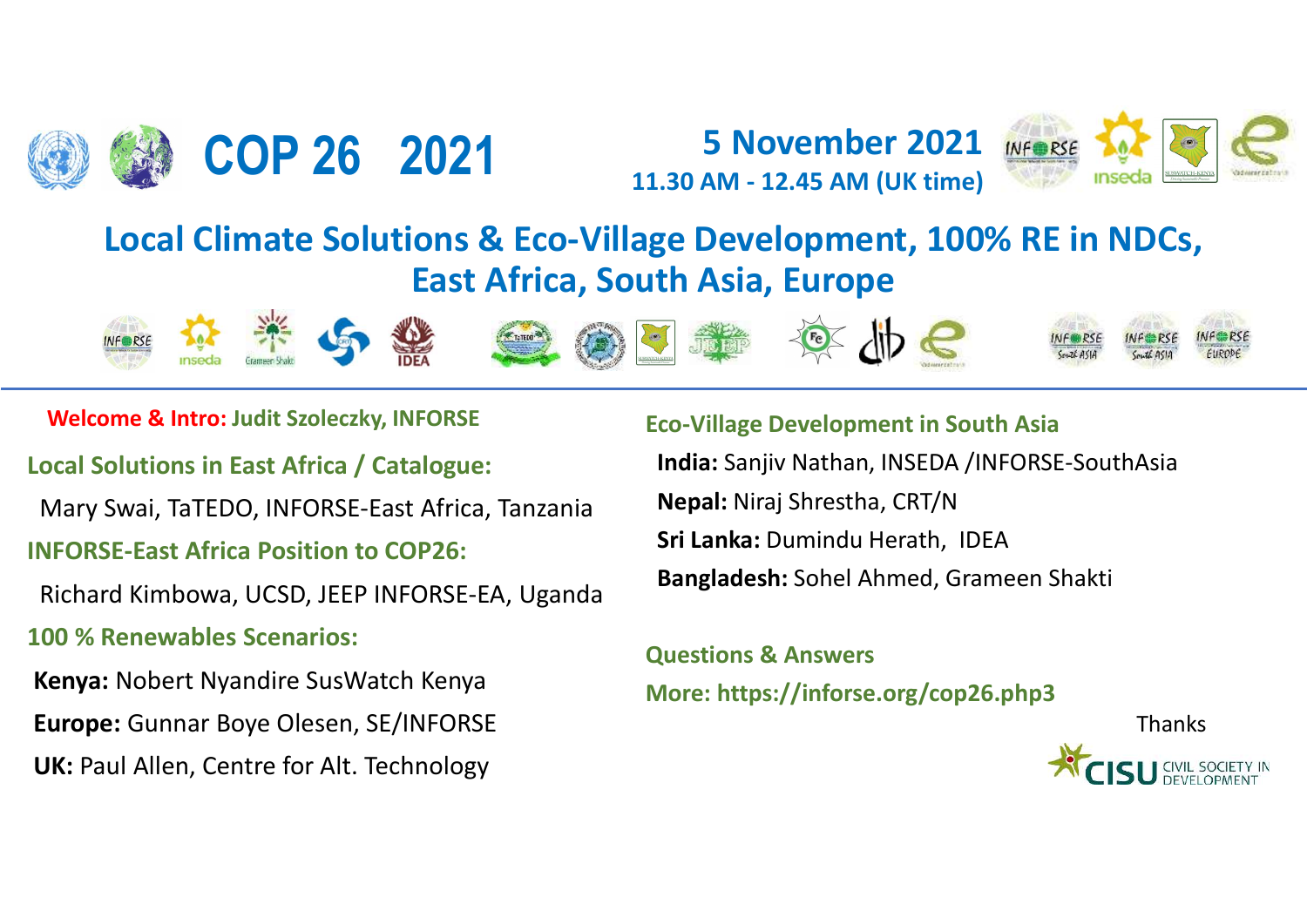



COP26 2021 5 November 2021 Mease 12 2021 COP26 2021<br>
Local Climate Solutions & Eco-Village Development, 100% RE in NDCs,<br>
East Africa, South Asia, Europe<br>
Lotal Climate Solutions & Eco-Village Development, 100% RE in NDCs,<br>
Lotal Climate Solutions & Eco-Village D East Africa, South Asia, Europe



East Africa, South Asia, Europe // INFORSE - INSEDA - SUSWATCH - SE 5/11 2021, 11:30-12.45, Loch Lomond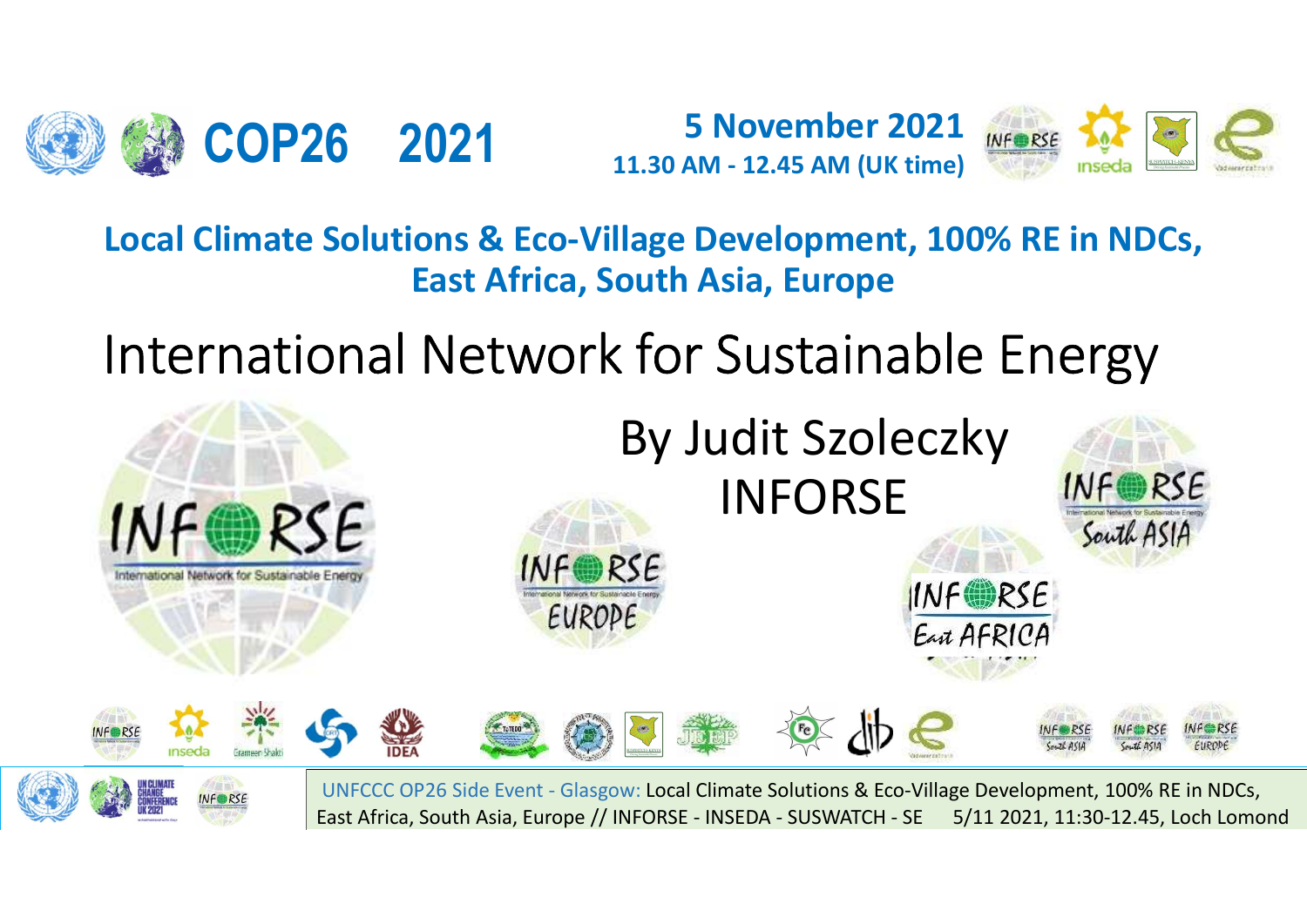# International Network for Sustainable Energy<br>
Network of 165 NGOs worldwide

International Network for Sustainable<br>
Network of 165 NGOs worldwide<br>
1992 at Earth Summit (UNCED, Rio)<br>
Prinational voice to NGOs promoting INE REAL International Network for Sustainable I<br>
Network of 165 NGOs worldwide<br>
Established in 1992 at Earth Summit (UNCED, Rio)<br>
to give an international voice to NGOs promoting<br>
renewable & energy efficiency, Women, Nuc **THE SET EXECT INTERNATION CONTROLLER SUSTAINST AND METALLY SUSTAINS AND METALLY CONSUMING A SUSTAINS AND REALLY AND REALLY AND REALLY AND REALLY AND REALLY AND REALLY AND REALLY AND REALLY AND REALLY AND REALLY AND REALL THE WARKER INTERNATION IN EXERCISE AND METALLY IN A Network of 165 NGOs worldwide**<br> **Established in 1992 at Earth Summit (UNCED, Rio)**<br> **ENERGY**<br> **ENERGY**<br> **ENERGY**<br> **ENERGY**<br> **ENERGY**<br> **ENERGY**<br> **ENERGY**<br> **ENERGY**<br> **ENE** ECOSOC ('98) and UNFCCC ('02) observer status International Network for Sustainable<br>
Network of 165 NGOs worldwide<br>
Established in 1992 at Earth Summit (UNCED, Rio)<br>
to give an international voice to NGOs promoting<br>
renewable & energy efficiency, Women, Nuclear-free<br> THETTITUCH INCORED, RIOT SUSTAINAENEES NEWSTAND RESEARCH METALL INCONSERVENT CHANGE ESTATING ENERGY NET<br>
Let give an international voice to NGOs promoting<br>
renewable & energy efficiency, Women, Nuclear-free<br>
PRECOSOC ('98 Network of 165 NGOs worldwide<br>
Established in 1992 at Earth Summit (UNCED, Rio)<br>
to give an international voice to NGOs promoting<br>
renewable & energy efficiency, Women, Nuclear-free<br>
>ECOSOC ('98) and UNFCCC ('02) observer Established in 1992 at Earth Summit (UNCED, Rio)<br>
to give an international voice to NGOs promoting<br>
PECOSOC ('98) and UNFCCC ('02) observer status<br>
>North-South cooperation, energy access<br>
>Climate, renewable & energy effi Stablished in 1992 at Earth Summit (UNCEL<br>
o give an international voice to NGOs prom<br>
enewable & energy efficiency, Women, Nuc<br>
ECOSOC ('98) and UNFCCC ('02) observer st<br>
North-South cooperation, energy access<br>
Climate, r Example 8 energy efficiency, Women, Nuclear-free<br>
FROSOC ('98) and UNFCCC ('02) observer status<br>
FROSOC ('98) and UNFCCC ('02) observer status<br>
FROSOC ('98) and UNFCCC ('02) observer status<br>
FROSOC ('98) and UNFCCC ('02) o UNFCCC ('02) observer status<br>eration, energy access<br>e & energy efficiency policies<br>posals for 100% renewables<br>considerations and the status of the status of the status of the status of the status of the status of the statu





East Africa, South Asia, Europe // INFORSE - INSEDA - SUSWATCH - SE 5/11 2021, 11:30-12.45, Loch Lomond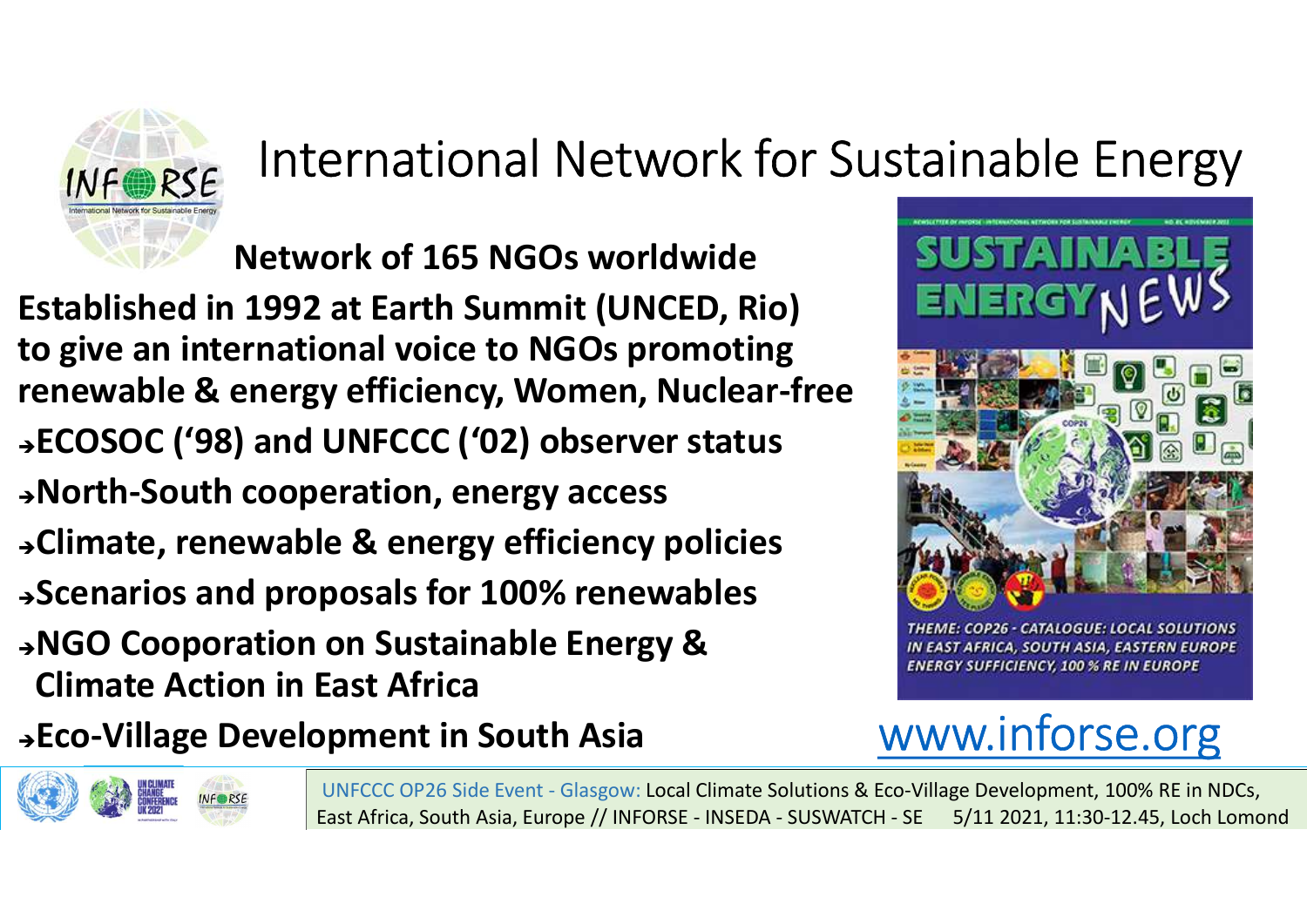



East Africa, South Asia, Europe // INFORSE - INSEDA - SUSWATCH - SE 5/11 2021, 11:30-12.45, Loch Lomond